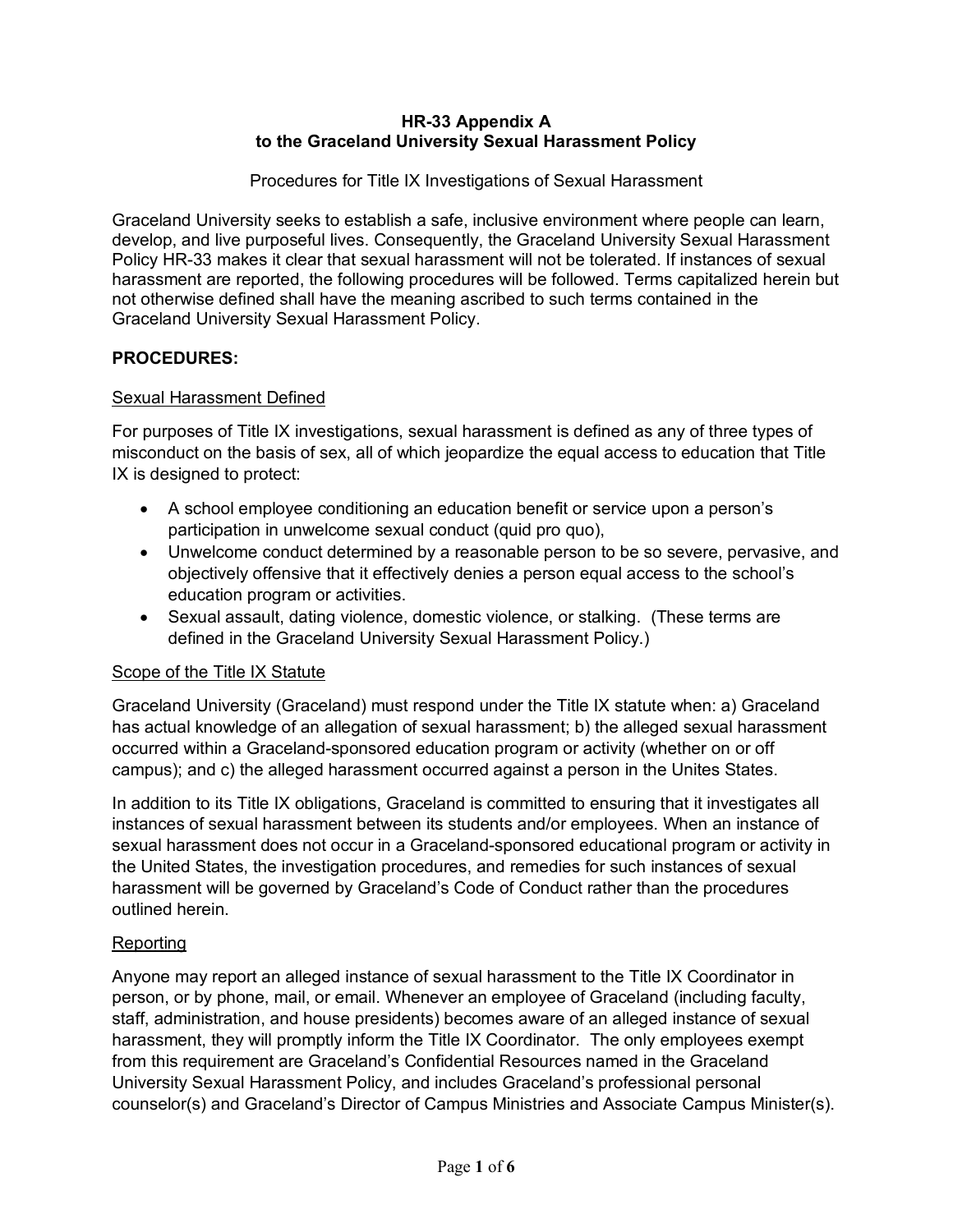# **The Grievance Process**

### Initial Interview and Supportive Measures

Upon receiving a report of an alleged instance of sexual harassment, the Title IX Coordinator will promptly contact the Complainant confidentially in order to discuss with the Complainant the following two things:

- a) The availability of Supportive Measures, to consider the Complainant's wishes in regard to Supportive Measures, and to inform the Complainant that Supportive Measures are available whether or not the Complainant chooses to file a formal complaint. Supportive Measures are intended to help preserve equal access to education, protect student and employee safety, and/or deter sexual harassment. Supportive Measures may include, but are not limited to:
	- Imposition of a No-Contact Order
	- Rescheduling of exams and assignments
	- Providing alternative course completion options
	- A change in class schedule or transferring sections, including the ability to drop a course after the deadline
	- A change in work schedule or job assignment
	- A change in student's Graceland-owned residence
	- Limiting an individual or organization's access to certain Graceland facilities or activities pending resolution of the matter
	- Providing academic support services, such as tutoring
	- Any other remedy which can be tailored to the involved individuals to achieve the goals of the Sexual Harassment Policy HR-33
- b) The process for filing a formal complaint. The Title IX Coordinator will explain the formal complaint and the grievance process. The Title IX Coordinator will respect the Complainant's wishes regarding whether or not the Complainant wishes to file a formal complaint.

# The Formal Complaint

A formal complaint must a) allege sexual harassment against a respondent; b) request that Graceland investigate the alleged harassment; and c) be signed (electronically or digitally) by the party filing the complaint. The formal complaint can be filed by one of two parties. It may be filed by the Complainant, who must be participating in or attempting to participate in an educational program or activity of Graceland. In some cases, the Title IX Coordinator may file a formal complaint over the wishes of the Complainant if it involves a minor or if such action is not unreasonable in light of known circumstances that would suggest that filing a complaint is necessary for the protection of the campus community.

If the allegation(s) in a formal complaint do not meet the definition of sexual harassment as defined in this document (from the Title IX Final Rule), or did not occur in a Gracelandsponsored educational program or activity in the United States, then the allegation(s) will be dismissed for purposes of Title IX. (They still may be addressed through Graceland's Code of Conduct). A formal complaint or allegations therein may also be dismissed if the Complainant chooses to withdraw the complaint or allegation(s), or if the respondent is no longer enrolled or employed by Graceland, or if circumstances prevent the gathering of sufficient evidence to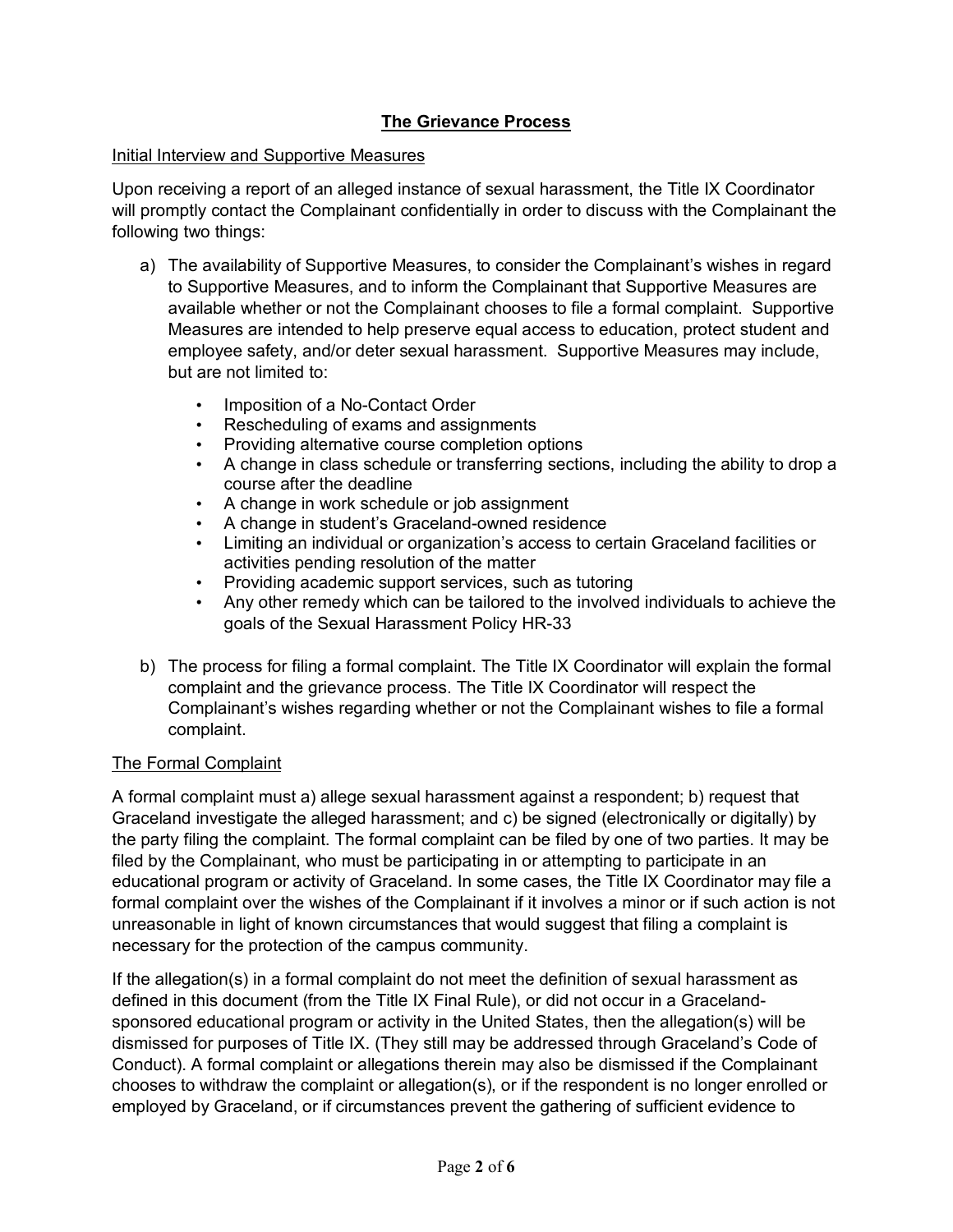reach a determination. Whatever the reason for dismissal may be, both parties must receive written notice of the dismissal and the reasons for the dismissal.

## Responding to a Formal Complaint

If the Title IX Coordinator determines that the allegations in the formal complaint do meet the definition of sexual harassment as defined in this document, an investigation into the matter will be initiated as an essential part of the grievance process. During this process, trained Title IX personnel will be used to objectively evaluate relevant evidence without prejudgment of the facts and free from conflicts of interest or bias for or again either party. In addition, both parties' privacy will be protected by obtaining written consent before using a party's medical, psychological, or similar treatment records during the grievance process. At all times during the grievance process, the presumption of the Respondent's innocence will be applied so that Graceland bears the burden of proof relative to the standard of evidence.

Once a formal complaint is filed, Graceland will make every effort to complete the grievance process in a manner that is both thorough and timely. It is anticipated that most grievance processes will be completed within 60 calendar days after the formal complaint is filed.

**Notification.** The Title IX Coordinator will notify both the Complainant and the Respondent in writing that an investigation is being initiated. In doing so, both parties will receive notification of the allegation(s); the opportunity to select an advisor who may be, but does not need to be, an attorney; and the opportunity to submit and review evidence throughout the investigation. The notification will include the following details, to the extent know at the time: the identities of the parties involved in the incident, the conduct allegedly constituting sexual harassment, and the date and location of the alleged incident. The written notice will include a statement that the Respondent is presumed not responsible for the alleged conduct and that a determination regarding responsibility is made at the conclusion of the grievance process. The written notice will also inform the parties of any provision under Graceland's code of conduct that prohibits knowingly making false statements or knowingly submitting false information during the grievance process. The notification will also confirm that Graceland uses the preponderance of evidence standard of evidence in determining responsibility.

The Respondent will be given sufficient time to review the notification and prepare a response before any initial interview occurs. In this meeting, the Title IX Coordinator should discuss Supportive Measures, and should explain the grievance process.

Any form of retaliation is not permitted. Therefore, the notification process will also include the affirmation that no retaliation is allowed. If a party or witness believes that they have been threatened with or experienced retaliation, they should exercise Graceland's grievance process and file that complaint with the Vice President for Student Life.

The use of any kind of informal resolution process, such as mediation or restorative justice, can only be implemented if both parties' voluntary, written consent is obtained. Informal processes may not be used in cases wherein an employee allegedly sexually harassed a student.

**Live Hearings.** Unless an informal process is voluntarily agreed to by both parties, a live hearing will be held as part of the grievance process. Live hearings are open only to the Complainant, the Respondent, both parties' advisors, the Decision-Maker, investigator(s) representing Graceland, and any essential witnesses. The Decision-Maker in any Title IX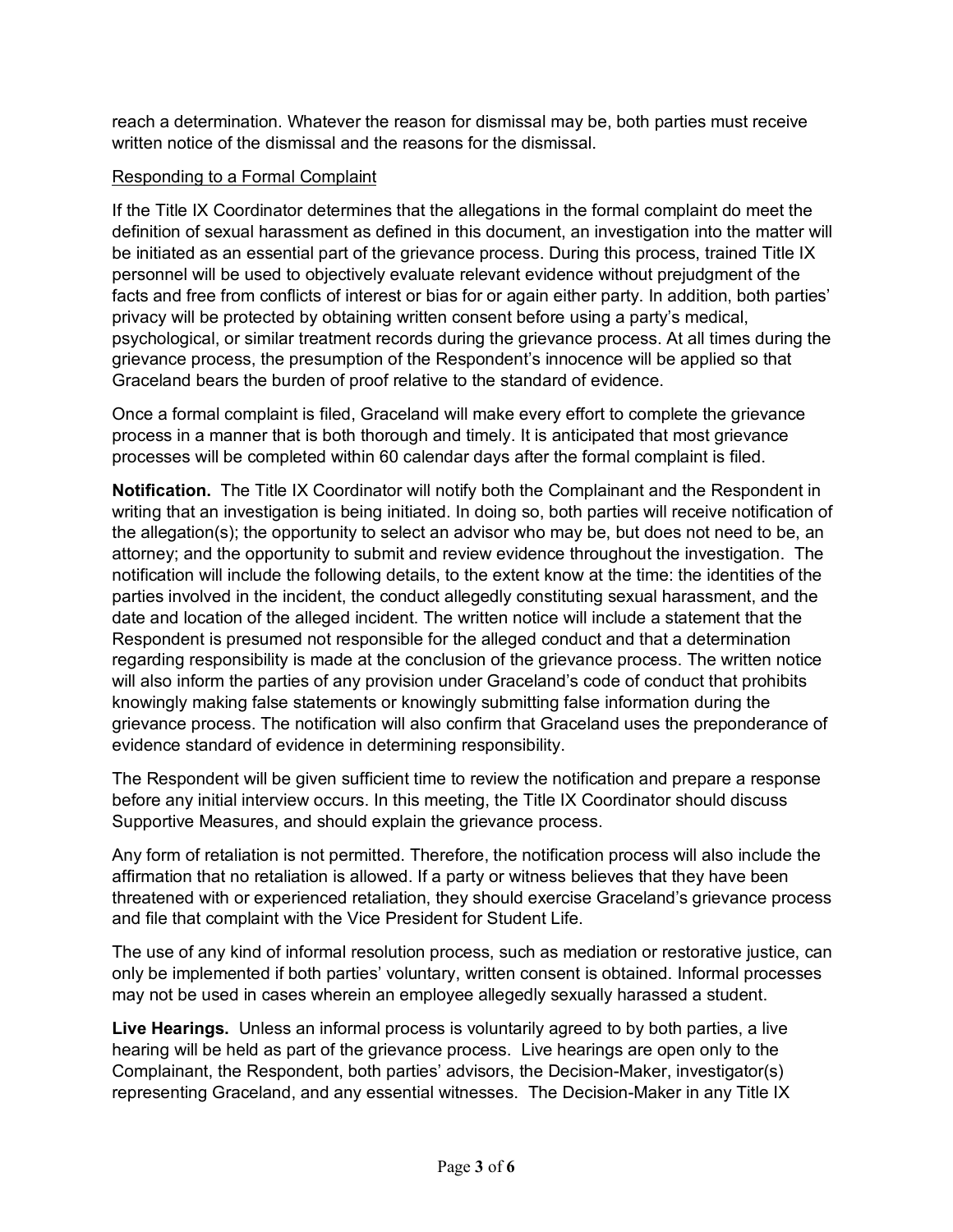grievance process cannot be the investigator(s) or the Title IX Coordinator. If a party does not have an advisor present at the hearing, Graceland, through the Title IX Coordinator will appoint an advisor for them who will serve in the advisor's role free of charge.

The following procedural requirements will apply to all Title IX investigations and hearings:

- a) The Title IX Coordinator must send written notice to parties of any investigative interviews, meetings, or hearings.
- b) The Title IX Coordinator, on behalf of Graceland, must send the parties and their advisors the evidence directly related to allegations with at least 10 days for the parties to review and respond to the evidence. Evidence can be sent electronically or in hard copy.
- c) The Title IX Coordinator, on behalf of Graceland must send the parties and their advisors an investigative report that fairly summarizes relevant evidence, with at least 10 days for the parties to respond. The report may be sent electronically or in hard copy.
- d) While the burden of gathering evidence and the burden of proof is on Graceland, both parties must be given the opportunity to present evidence as well as fact and expert witnesses.
- e) Cross-examination of either party or witnesses is allowed, but cross-examination must be conducted by the parties' advisors only. The parties themselves must never conduct cross-examination. Cross-examination must be conducted directly, orally, and in real time.
- f) Before any party or witness answers a question in a live hearing, the Decision-Maker must first determine if the question is relevant. If a question is determined to be irrelevant, the Decision-Maker must explain to the advisor asking the question why the question is deemed not relevant.
- g) If a party or a witness does not submit to cross-examination at the live hearing, the Decision-Maker must not rely on any statement of that party or witness in reaching a determination about responsibility.
- h) During a live hearing, Complainants must be protected from being asked about their prior sexual history, except when offered to prove that someone other than the Respondent committed the alleged misconduct or when offered to prove consent.
- i) At the request of either party, Graceland must provide for the entire live hearing to occur with the parties located in separate rooms, with technology enabling the parties to see and hear one another. At Graceland's discretion, "separate rooms" could be in different geographic locations.
- j) An audio, audiovisual, or transcript must be kept of the live hearing.

**Determination of Responsibility**. At the conclusion of a hearing, the Decision-Maker will consider all evidence. After doing so, the Decision-Maker will determine that the Respondent is either "responsible" for the allegation(s) brought against him/her, or "not responsible".

If the Decision-Maker finds that a Respondent is responsible for an allegation, they will prescribe remedies (consequences) to be implemented. Remedies (consequences) may include, but are not limited to:

- Conduct probation
- Counseling
- Fines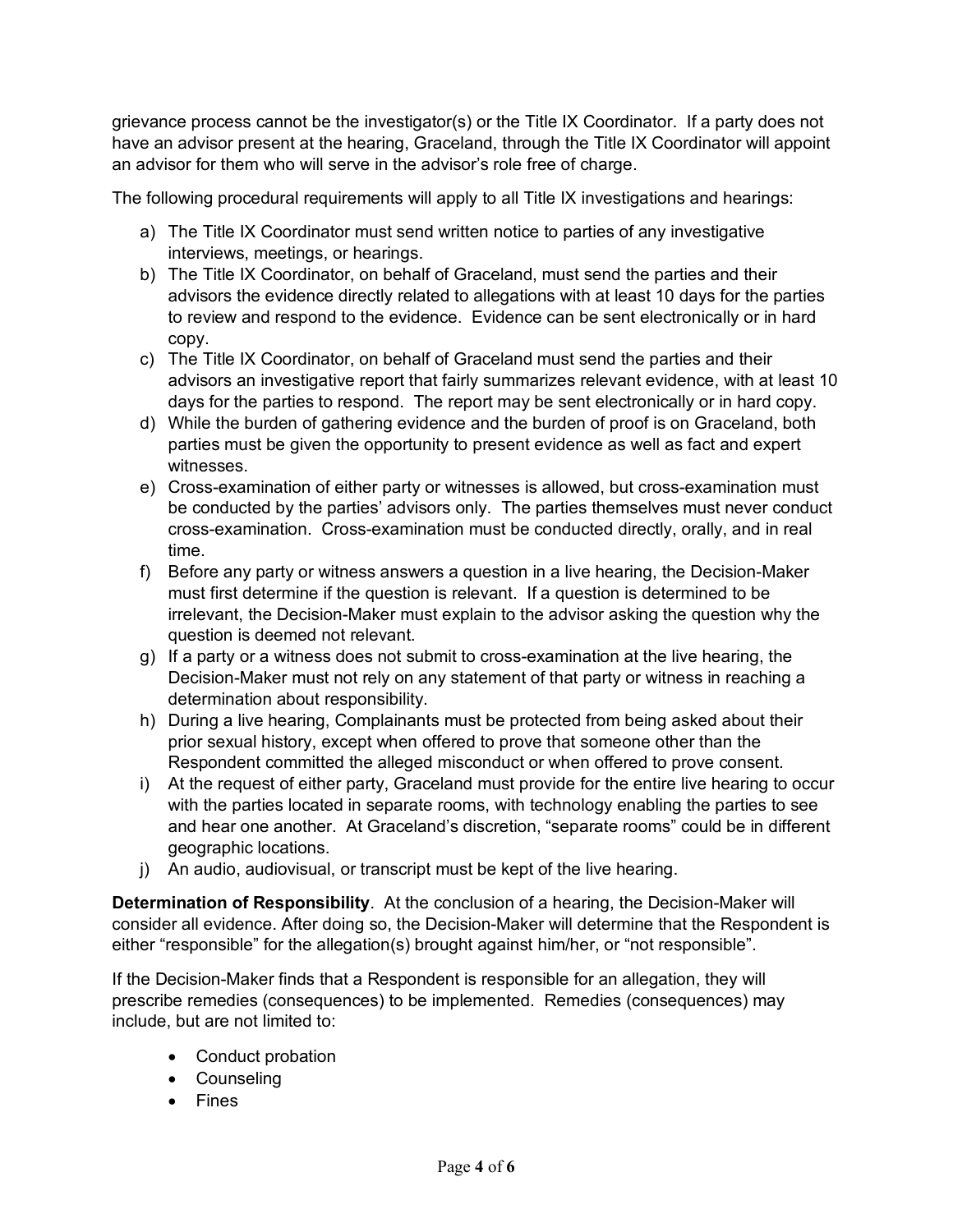- Community service
- Strict conduct probation
- Dismissal from Graceland
- Implementation or continuation of No Contact Orders
- Removal from classes shared with the Complainant
- Education/training

Once the Decision-Maker has reached a conclusion of responsible or not responsible, they will send both parties a written determination regarding responsibility or non-responsibility, explaining how and why the decision was reached. If the Respondent is found responsible, the document will include the remedies (consequences) prescribed.

**Dismissal.** A formal complaint or allegation may be dismissed under three circumstances: a) the allegation does not meet the definition of sexual harassment as defined in this document; b) the Complainant withdraws the formal complaint or allegation; or c) the Respondent is no longer enrolled or employed at Graceland. However, if Graceland has reasonable cause to believe that a Respondent has withdrawn from Graceland in order to avoid allegations of sexual harassment, Graceland may continue with the grievance process.

**Appeals**. Both parties will be offered the opportunity to appeal from a determination of responsibility. The opportunity to appeal will be stated in the determination letter from the Decision-Maker. Parties may appeal from a determination of responsibility or from a specific remedy prescribed by the Decision-Maker. In addition, parties will be given the opportunity to appeal from the dismissal of a complaint or allegation. All appeals must be based on one or more of the following: a) a procedural irregularity that affected the outcome of the matter; b) newly discovered evidence that could affect the outcome of the matter; or c) Title IX personnel having had a conflict of interest or bias that affected the outcome of the matter. The appealing party must provide evidence to substantiate the basis of the appeal.

Appeals must be made in writing (email or hard copy) and must be received within 14 days of a party receiving a determination notification or receiving notice that a complaint or allegation has been dismissed.

Appeals are considered by the Vice Presidents Council, consisting of the Vice President for Academic Affairs (VPAA) and one other Vice President of the VPAA's choosing. Neither Vice President can serve as an appellate officer if they were involved in the grievance process in any way. The VPAA will notify both parties, as well as the Title IX Coordinator, in writing that the matter in question is under appeal. This notification will include who has filed the appeal, what the basis of the appeal is, who will constitute the Vice Presidents Council, and that both parties will be notified of whatever determination is arrived at by the Vice Presidents Council.

The Vice Presidents Council will review the basis for appeal to determine if it meets one of the criteria identified above. If the appeal does not meet the criteria, then the appeal will be denied. If the appeal meets one of the criteria, then the Vice Presidents Council will consider the matter in question. In doing so, the Vice Presidents Council may choose to call upon either or both parties and/or their advisors for information. The Vice Presidents Council may also call upon the Decision-Maker or Title IX Coordinator to confidentially submit any other evidence that the Vice Presidents Council may request in order to adequately consider the appeal.